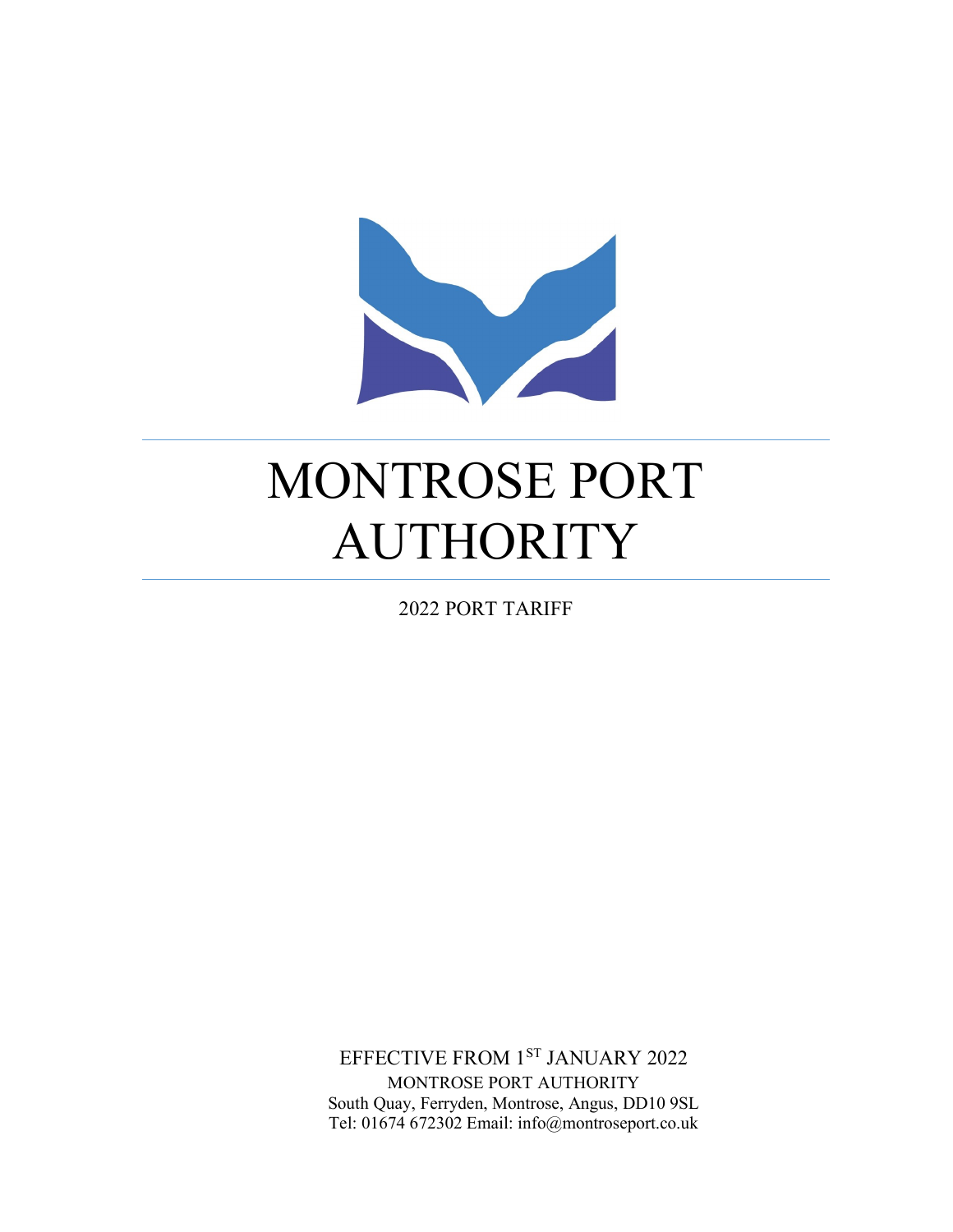

## MONTROSE PORT AUTHORITY

### RATES AND CHARGES 2022

#### INTRODUCTION

With a central location in one of the most scenic parts of Scotland, strong transport connections and responsive, flexible operations – the port of Montrose is your gateway to the North Sea. Trusted by the biggest names in the energy, transport and logistics industries, we pride ourselves on being the link in the chain you can always rely on.

A leading support and service hub for the North Sea energy industry, we offer 1,000 metres of quayside on both the north and south side of the port and provide a sheltered harbour almost half a mile long. With berths up to a depth of 8.5m - with significant covered and open storage - MPA is the port of choice for key oil and gas suppliers, as well as the growing renewables and decommissioning sectors.

Our quaysides are fully equipped to provide support for project work from chain and anchor inspections to decommissioning activities and offshore wind projects. One of MPA's key attributes is its excellent track record in mooring systems; storing and handling more than any other port in Europe.

We also take pride in our flexible approach which allows us to operate across a number of markets and handle almost any type of cargo; including fertilisers, dry bulk, and forest products. MPA has established its reputation as a leading centre of international trade and distribution throughout Scotland and northern England.

Our success as a respected and forward-thinking port is predominantly due to the level of service we provide, but also down to the people working here. We have a close-knit team from top to bottom who know that, in a Trust Port, their effort, commitment and hard work are all reinvested back into the business. As well as our staff, we have a board of enthusiastic professionals who take a keen interest in the day-to-day running of the port.

Capt. T. Hutchison

Chief Executive Officer & Harbourmaster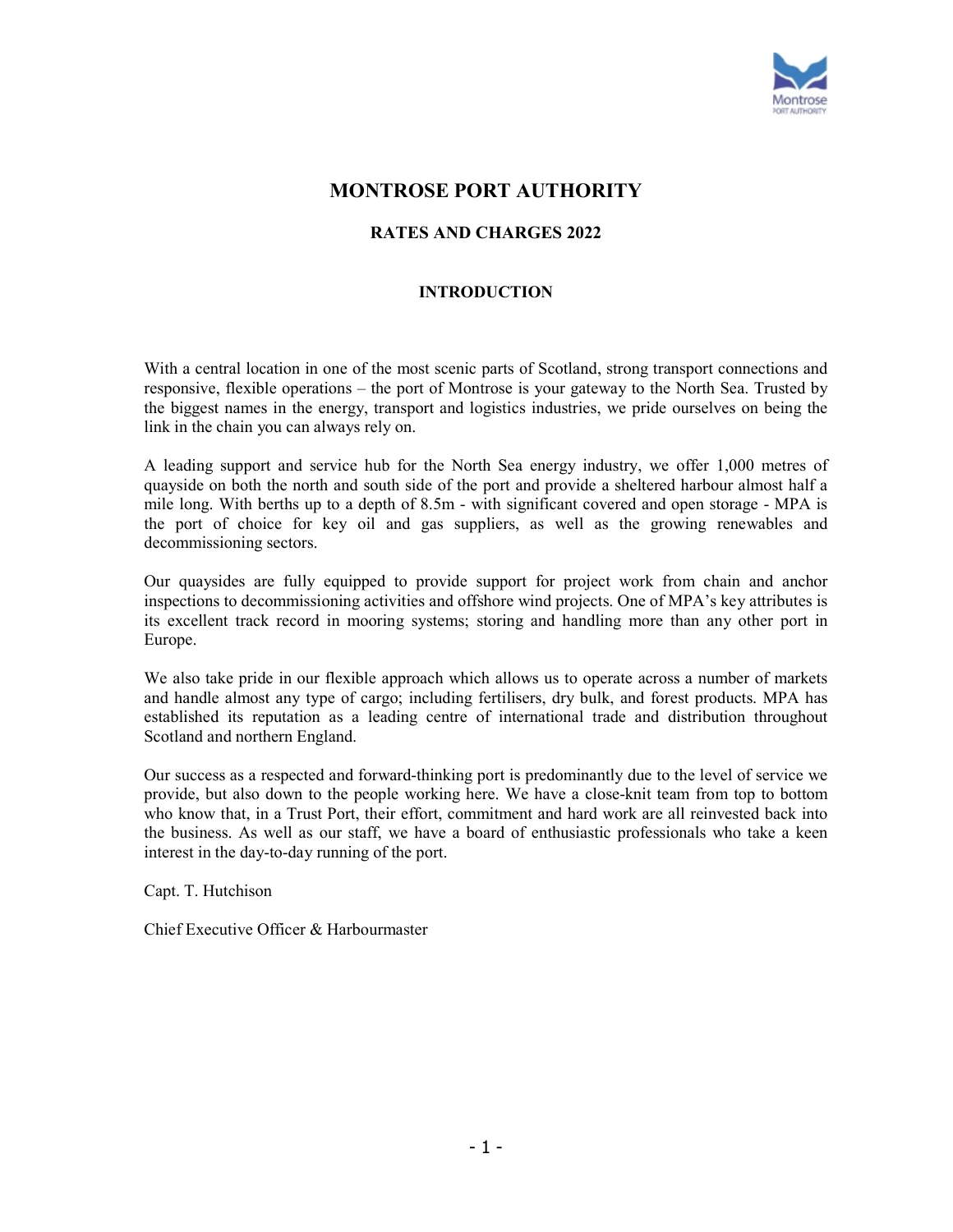

## VESSEL CHARGES

#### Commercial Vessels

Charges will be based on Gross Tonnage measured in accordance with the International Tonnage Convention 1969.

Ship dues are payable per week or part thereof during which the vessel is in the harbour.

| a) Vessels engaged primarily in offshore exploration, construction or support<br>incl. survey and offshore wind (excl. crew transfer vessels) | £ 0.55 per $GT$ |
|-----------------------------------------------------------------------------------------------------------------------------------------------|-----------------|
| b) Vessels engaged in Decommissioning work scopes                                                                                             | £ 0.55 per $GT$ |
| c) Crew Transfer Vessels engaged in offshore wind (inbound/outbound)                                                                          | $£$ POA per act |
| d) Vessels engaged in cruise                                                                                                                  | £ 0.35 per $GT$ |
|                                                                                                                                               |                 |

#### e) All other vessels unless specified as per table

| Gross Tonnage                          | Charge     |
|----------------------------------------|------------|
| Up to $1000$                           | £ $634.42$ |
| $1001 - 2000$                          | £1,211.47  |
| $2001 - 3000$                          | £1,788.52  |
| $3001 - 4000$                          | £ 2,307.09 |
| $4001 - 5000$                          | £ 2,826.77 |
| $5001 - 6000$                          | £3,345.34  |
| $6001 - 7000$                          | £3,865.02  |
| $7001 - 8000$                          | £4,383.58  |
| $8001 - 9000$                          | £4,903.26  |
| $9001 - 10,000$                        | £ 5,941.51 |
| $10,001 - 11,000$                      | £ 6,177.84 |
| Additional 1000 tonnes or part thereof | £ 519.12   |
|                                        |            |

#### Pleasure Craft

| Visiting yachts and small boats | £ 32.13 for first 24 hrs         |
|---------------------------------|----------------------------------|
|                                 | £ 53.55 per week or part thereof |

\*Value Added Tax included at standard rate.

\*All pleasure craft allocated moorings use the Harbour at their own risk. Montrose Port Authority accept no responsibility or liability of any kind in respect of moorings, craft or anything therein or appertaining thereto.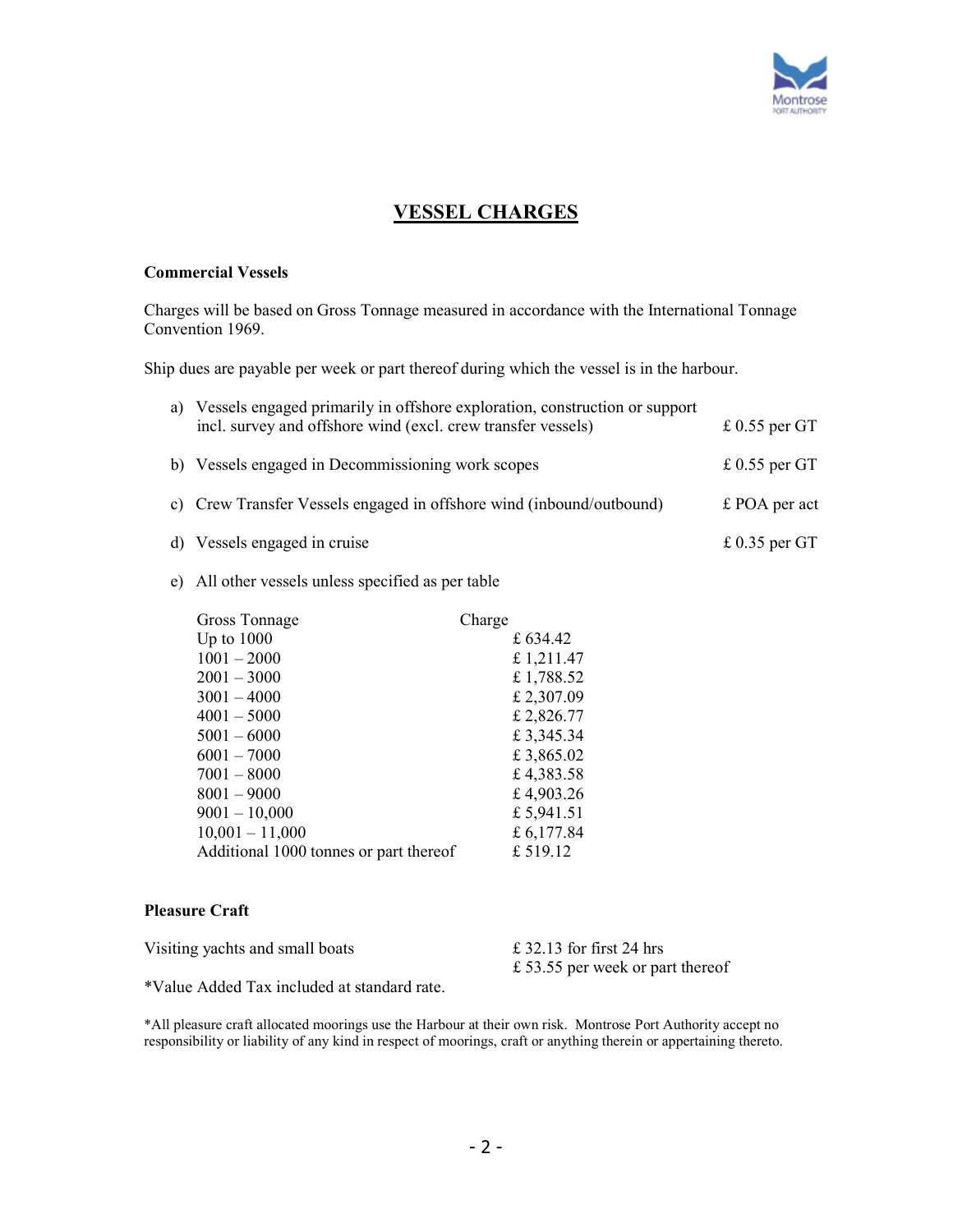

# VESSEL CHARGES (continued)

|  | <b>Trawlers and Fishing Vessels</b> |  |  |  |  |
|--|-------------------------------------|--|--|--|--|
|--|-------------------------------------|--|--|--|--|

| Trawlers & fishing boats engaged in fishing                                                                                                                | £ 0.59 per gross tonne<br>£ 32.13 min. charge |  |  |
|------------------------------------------------------------------------------------------------------------------------------------------------------------|-----------------------------------------------|--|--|
| Vessels laid up in port pay an additional charge per week or part thereof for each week after first 14<br>days.                                            | £48.20                                        |  |  |
| Pilotage                                                                                                                                                   |                                               |  |  |
| a) Rate for a single act of Pilotage, either inbound or outbound                                                                                           |                                               |  |  |
| Per Gross Tonne<br>Minimum charge                                                                                                                          | £0.18<br>£190.58                              |  |  |
| An additional charge of 50% will be levied in the respect of a shift of berth not at the Harbour<br>Masters request.                                       |                                               |  |  |
| Any other engagement of a pilot, including detention will be charged as follows.                                                                           |                                               |  |  |
| Per hour or part thereof                                                                                                                                   | £ 63.53                                       |  |  |
| One hour's notice is required for sailing, cancellation within this period will result in an additional<br>pilotage charge of 50% of the appropriate rate. |                                               |  |  |
| <b>Tug Charge</b>                                                                                                                                          |                                               |  |  |
| Either inbound or outbound (per act)                                                                                                                       | £4,200.00                                     |  |  |
| Mooring and un-mooring                                                                                                                                     |                                               |  |  |
| Mooring & un-mooring during normal hours (0800 hrs $-1700$ hrs Monday to Friday)<br>a)                                                                     |                                               |  |  |
| Per man per hour                                                                                                                                           | £57.83                                        |  |  |
| b) Mooring $&$ un-mooring out with normal hours (all other hours).                                                                                         |                                               |  |  |
| £89.96<br>Per man per hour                                                                                                                                 |                                               |  |  |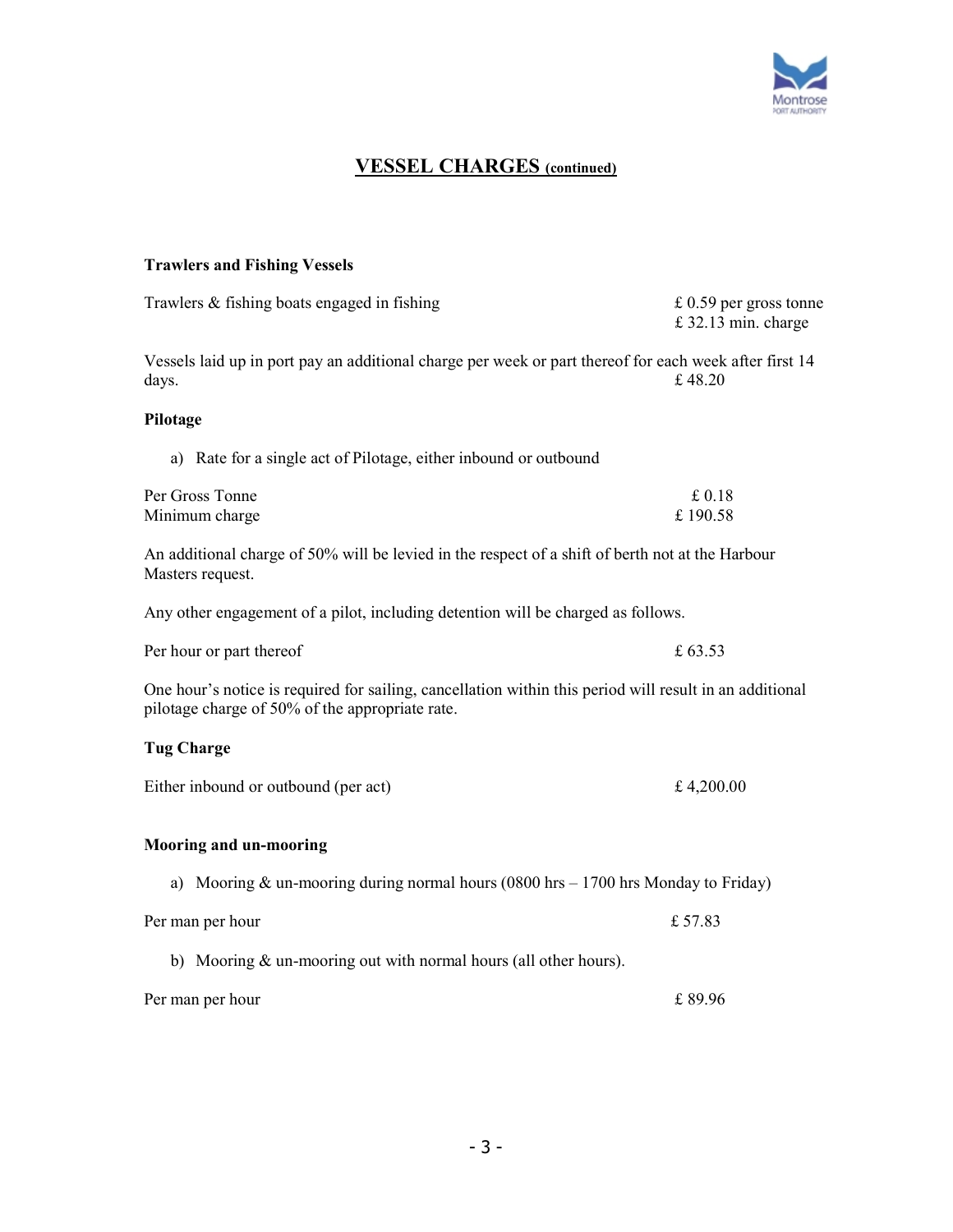

# ANCILLARY CHARGES

## Waste reception charge

a) Under the Merchant Shipping and Fishing vessels/ Port Waste Reception Facilities Regulations 2003 a charge will be made on each vessel.

| Per vessel per 7 days                                                   | £69.30  |
|-------------------------------------------------------------------------|---------|
| <b>Fresh water charges</b>                                              |         |
| Provision of fresh water<br>a)                                          |         |
| Per tonne or part thereof                                               | £ 3.21  |
| Minimum charge                                                          | £ 53.55 |
| *Subject to £80.00 per hour per man call out charge out of normal hours |         |
|                                                                         |         |

## Fender hire

| a) 6 Off 1.5m x 3.5m fenders available for hire                             |       |
|-----------------------------------------------------------------------------|-------|
| Per fender per day or part thereof (excluding insurance)                    | £ POA |
| * Repair for damage incurred to fenders shall be recharged at $cost + 10\%$ |       |
| Weighbridge                                                                 |       |

| Per tonne or part thereof | £ 0.11 |
|---------------------------|--------|
|---------------------------|--------|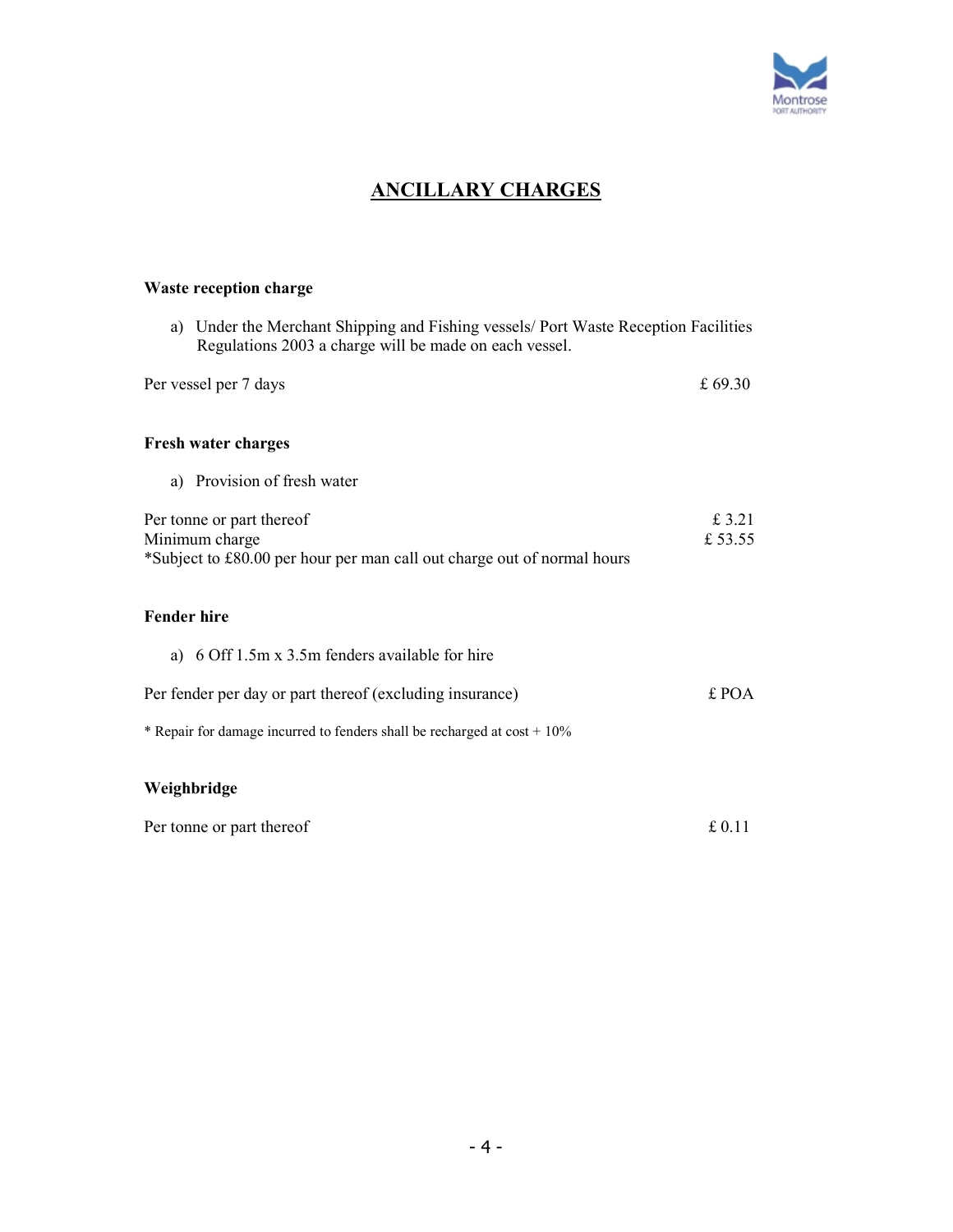

# CARGO DUES

| Food stuffs, etc  |                                                                                                                                                                                                                                                                                                                                     | Per Tonne or part thereof                                                                             |  |
|-------------------|-------------------------------------------------------------------------------------------------------------------------------------------------------------------------------------------------------------------------------------------------------------------------------------------------------------------------------------|-------------------------------------------------------------------------------------------------------|--|
| a)                | Cereals, Rapeseed/meal, Oats, Fruit & Vegetables<br>Animal feed incl. DDG pellets, Malt & Maize<br>Fresh fish – direct from sea<br>Frozen fish<br>Freshwater (as cargo)                                                                                                                                                             | £0.84<br>£ 0.54<br>Ad valorem 2.5% of first sale value<br>£6.43<br>£0.20                              |  |
|                   | <b>Basic Materials</b>                                                                                                                                                                                                                                                                                                              |                                                                                                       |  |
|                   | b) Crude fertilisers & Minerals:<br>Sand & Gravel, Aggregate, Lime, Clay, Pumice Stone<br>Others: Salt, Road Salt, Granite, Potash, Barley<br>ORE's & Scrap metal<br>Woodpulp<br>Waste paper<br>Waste Wood incl. Woodchips<br>Timber, Logs                                                                                          | £0.66<br>£0.84<br>£0.91<br>£0.49<br>£0.72<br>£ 0.69<br>£0.84                                          |  |
|                   | <b>Fuels and chemicals</b>                                                                                                                                                                                                                                                                                                          |                                                                                                       |  |
|                   | c) Coal<br>Petroleum products & Gas<br><b>Refuse Derived Fuel</b><br><b>Biomass</b>                                                                                                                                                                                                                                                 | £0.71<br>£1.34<br>£1.07<br>£0.75                                                                      |  |
|                   | <b>Manufactured goods</b>                                                                                                                                                                                                                                                                                                           |                                                                                                       |  |
|                   | d) Cement<br>Chemical fertilizers e.g. Urea, NPK etc<br>Iron & steel incl. Beams<br>Pipe (including scrap pipe)<br>Risers and other pipe manufactures<br>Oilfield fabricated metals (Inc. Wellhead Equipment)<br>Chain & Anchor's<br>Paper and Paper board<br>Vessels, Small craft and yachts<br>Explosives<br><b>Concrete Mats</b> | £1.03<br>£0.90<br>£1.18<br>£1.45<br>£3.21<br>£4.49<br>£4.49<br>£0.97<br>£ 6.43each<br>£6.43<br>£ 2.14 |  |
| <b>Passengers</b> |                                                                                                                                                                                                                                                                                                                                     |                                                                                                       |  |
|                   | e) Per passenger (Cruise and walk to work)                                                                                                                                                                                                                                                                                          | £1.34                                                                                                 |  |
| Containers        |                                                                                                                                                                                                                                                                                                                                     |                                                                                                       |  |
| f                 | Full container (or part thereof) (per TEU)<br>Empty container (per TEU)                                                                                                                                                                                                                                                             | £ 35.34 each<br>£ 12.32 each                                                                          |  |

Part Cargo: Dues by request provided to vessel arrival and only applicable to 49% or less cargo discharged in the port of Montrose